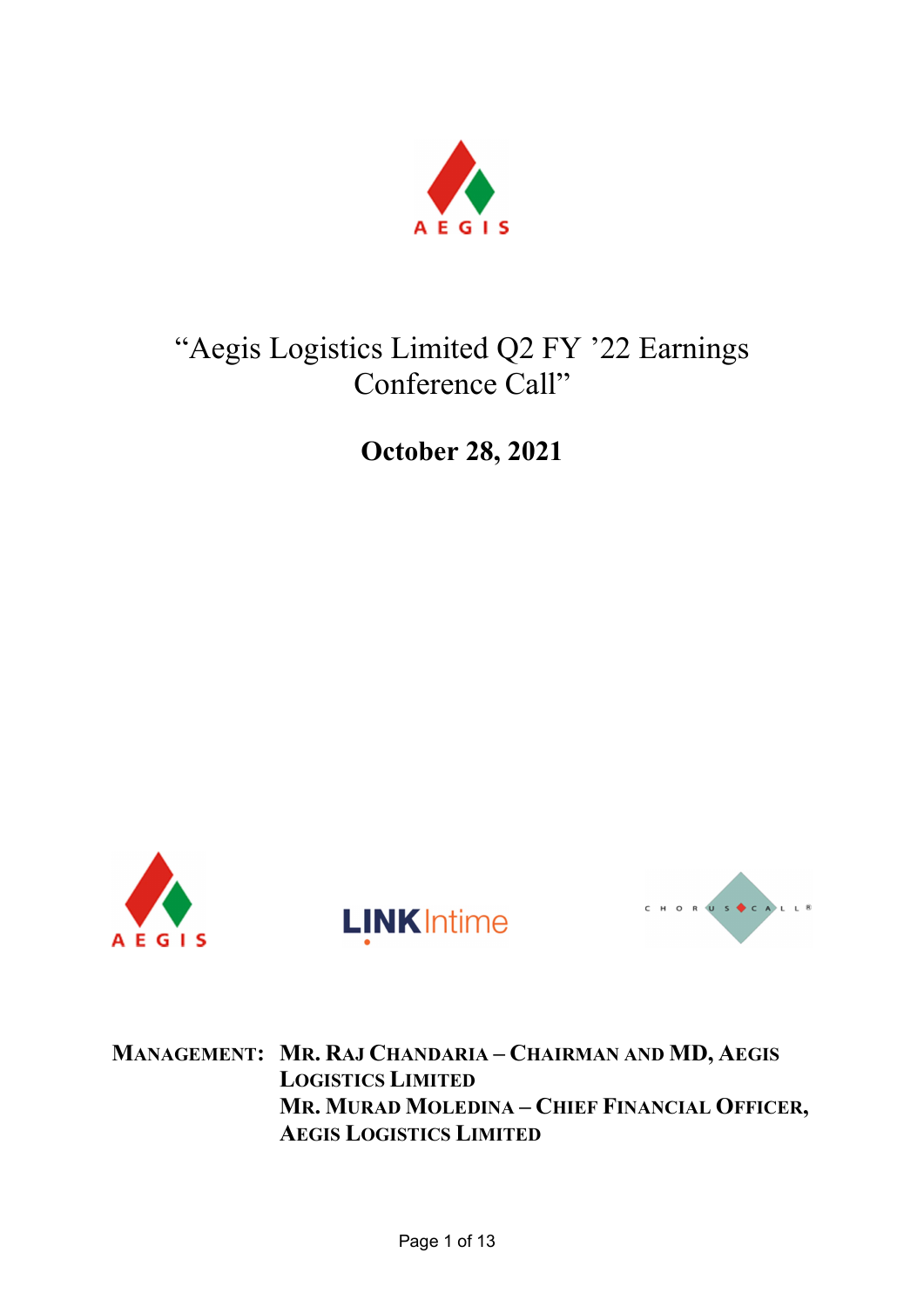

# Moderator: Good Evening Ladies and Gentlemen, Welcome to the Q2 FY '22 Earnings Conference Call of Aegis Logistics Limited. This conference call may contain forward-looking statements about the company, which are based on the beliefs, opinions, and expectations of the company as on the date of this call. These statements are not the guarantees of future performance and involve risks and uncertainties that are difficult to predict. As a reminder, all participants' lines will be in the listen-only mode, and there will be an opportunity for you to ask questions after the presentation concludes. Should you need assistance during the conference call, please signal an operator by pressing '\*' and then '0' on your touchtone phone. Please note that this conference is being recorded. I now hand the conference over to Mr. Raj Chandaria – Chairman and MD of Aegis Logistics Limited. Thank you and over to you, Sir.

# Raj Chandaria: Thank you very much operator. First of all before we start, the formal announcements. I would like to pay tribute to Mr. Anish Chandaria – our Vice Chairman and Managing Director and my beloved younger brother who passed away on September 11<sup>th</sup> unexpectedly. He was a formidable driving force in the formulation of the vision and strategy of this company as well as being a great motivator and cheerleader for all of us. His boundless energy and enthusiasm as well as financial acumen will surely be missed by all of us at the company, and as you know, he was in the forefront of communications with our stakeholders and whatever the news, good or bad, we could count on him to convey it in a balanced and measured manner, that duty now falls upon me and it is with bittersweet feelings that I along with our Chief Financial Officer, Mr. Murad Moledina, will be presenting the Q2 results for Financial Year '21-22. I say bittersweet because many of the initiatives that Anish had worked on and talked about and pushed for havinhave materialized and are on the cusp of bearing fruit. Indeed one of the biggest such initiatives was clinched just a few days before he passed away and he was very keen to share it with the Board and then our investors, and I will return to this later on during the call, so please standby.

It was a very good set of results in Q2 with profits up significantly quarter-on-quarter as well as year-on-year, while total revenues from operations dropped by 6.74% to 635 crores versus 678 in the previous quarter as a result of lower sourcing volumes, EBITDA for the group jumped to 148 crores versus 114 crores in the previous quarter and 125 crores a year earlier. This is a rise of 30% over the previous quarter and 18% over the previous year. Normalized profit before tax excluding the non-cash employee stock purchase plan charge was 124 crores versus 90 crores in the previous quarter and 101 crores a year earlier. This is a rise of 38% quarter-on-quarter and 23% year-on-year. While not quite a record, it certainly ranks as one of the best results we have had and puts us clearly back on track. This quarter really was a very good quarter at 125 crores of normalized profit before tax. The normalized profit after tax for the group was 101 crores versus 72 crores in the previous quarter and 78 crores from a year earlier. This is a rise of 40% quarter-on-quarter and 30% year-on-year, and the minority interest in other words the profit after tax available to common shareholders was 94 crores for Q2 versus 66 crores in Q1 and 71 crores a year earlier. This is a rise of 42% quarter-on-quarter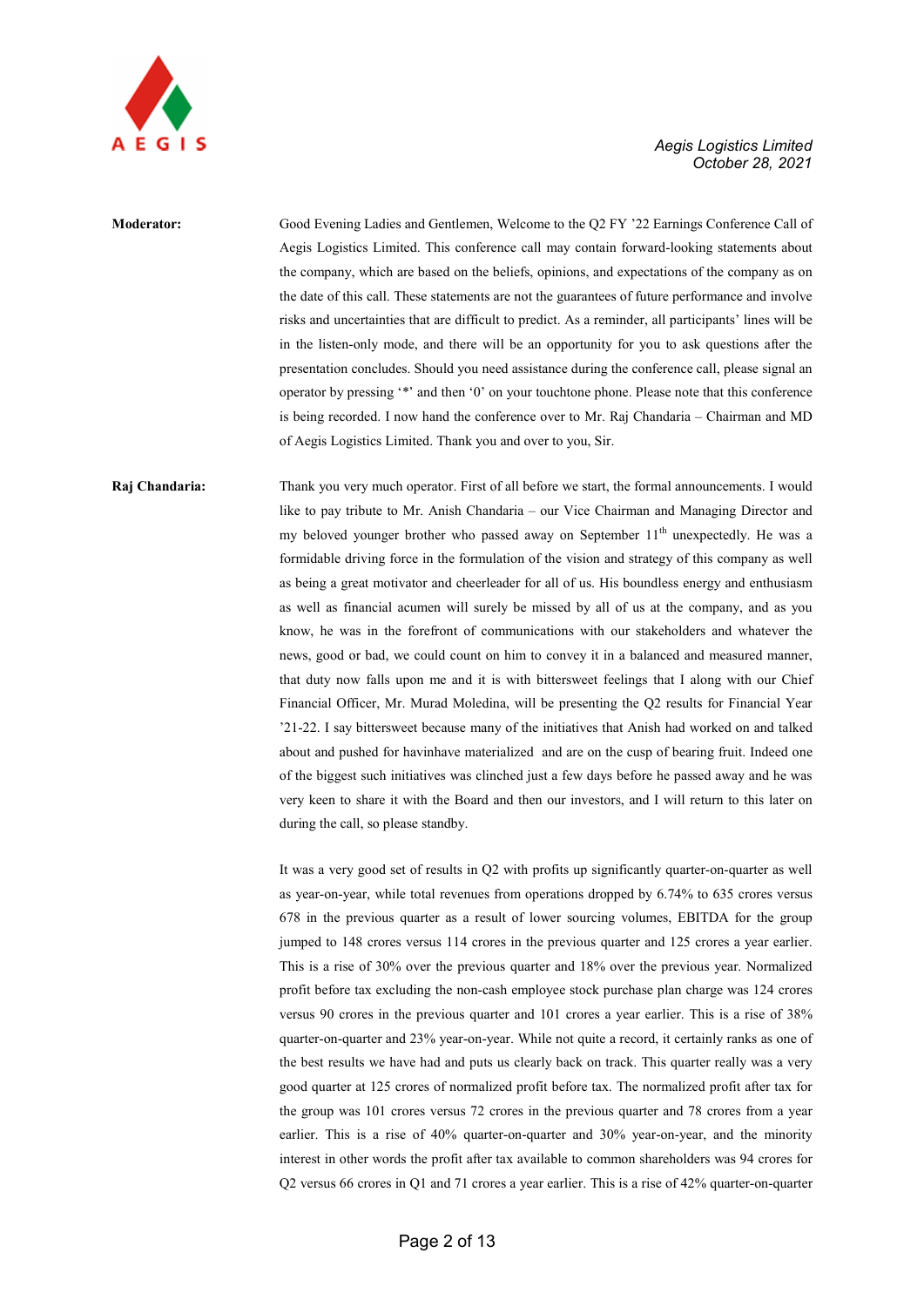

and 32% year-on-year, so I think you will agree with me that this is a good set of Q2 results and I firmly believe that we are back on track.

Now, I will go through the segment analysis to show you the underlying reasons for this set of results. As far as the liquid terminal division goes, the revenues for Q2 were 64.3 crores versus 66 crores in the previous quarter and 56 crores a year earlier that is a slight decline of 3% on the quarter, but a rise of 15% year-on-year. The EBITDA for Q2 was 46.2 crores versus 48.9 in the previous quarter and 39.4 crores a year earlier. It is a slight decline of 5.5% for the quarter-on-quarter but a healthy rise of 17% when you compare year-on-year in the EBITDA for this division, so that confirms that the liquid division continues to perform strongly with the addition of new capacity that we have built in Kandla, Mangalore, and Haldia. Now, I will go through the gas terminal segment and for Quarter-2, the revenues were 570.9 crores versus 612 crores in the previous quarter and 594 crores in the previous year. The Q2 EBITDA was 104.4 crores versus 65.3 crores in Q1 and 85.3 crores a year earlier, which is a rise of 55% over the previous quarter and 19% year-on-year. Not only did we cross the 100 crore mark in this quarter, but a 55% rise quarter-on-quarter shows that we are back, a truly healthy rebound for the gas division with most of the market segments in this division rising as I will explain now with the sales volume analysis.

If I may start with the throughput volumes, the LPG volumes handled at our three current terminals at Mumbai, Haldia, and Pipavav was a healthy 737,770 metric tons for Q2 versus 567,607 metric tons in the previous quarter and 722,514 metric tons from a year earlier. This is a rise of 30% quarter-on-quarter and 2% year-on-year in the LPG volumes handled at our terminals. Haldia had good volumes and Mumbai with IOC, HPCL, and BPCL all bringing imports was a record as well. I am pleased to report that the rail gantry at Pipavav which Anish had spoken a lot about was operating very smoothly and the good news is that now all three oil companies HPCL, BPCL, and IOC have started using this rail gantry because it delivers a lot of cost savings and logistics advantages to that, so in summary a healthy rebound of throughput volumes handled in Q2 compared to the previous quarter. Now, the bulk industrial segment delivered 23,545 metric tons in Q2 versus 22,271 metric tons in the previous quarter and 23,621 tons from a year earlier that is a 5.7% growth over the previous quarter and remained steady compared with the previous year. The commercial and domestic cylinder segment which sells to the hotels, restaurants, and small scale industries under the pure gas brand and to the domestic household segment under the Aegis Chhota Cikander brand, the Q2 sales were 6313 metric tons versus 5039 metric tons in the previous quarter and 4499 metric tons from a year earlier. This represents a rise of 25% over the previous quarter and 40% over the previous year and that is a result of our increasing distribution network and the number of bottling plants on a national scale resulting in this 40% rise in the sales in the cylinder segment.

In this quarter, we have commissioned three bottling plants, added 15 new distributors and now have a presence in 14 States. Auto gas sales were 5987 metric tons in Q2 versus only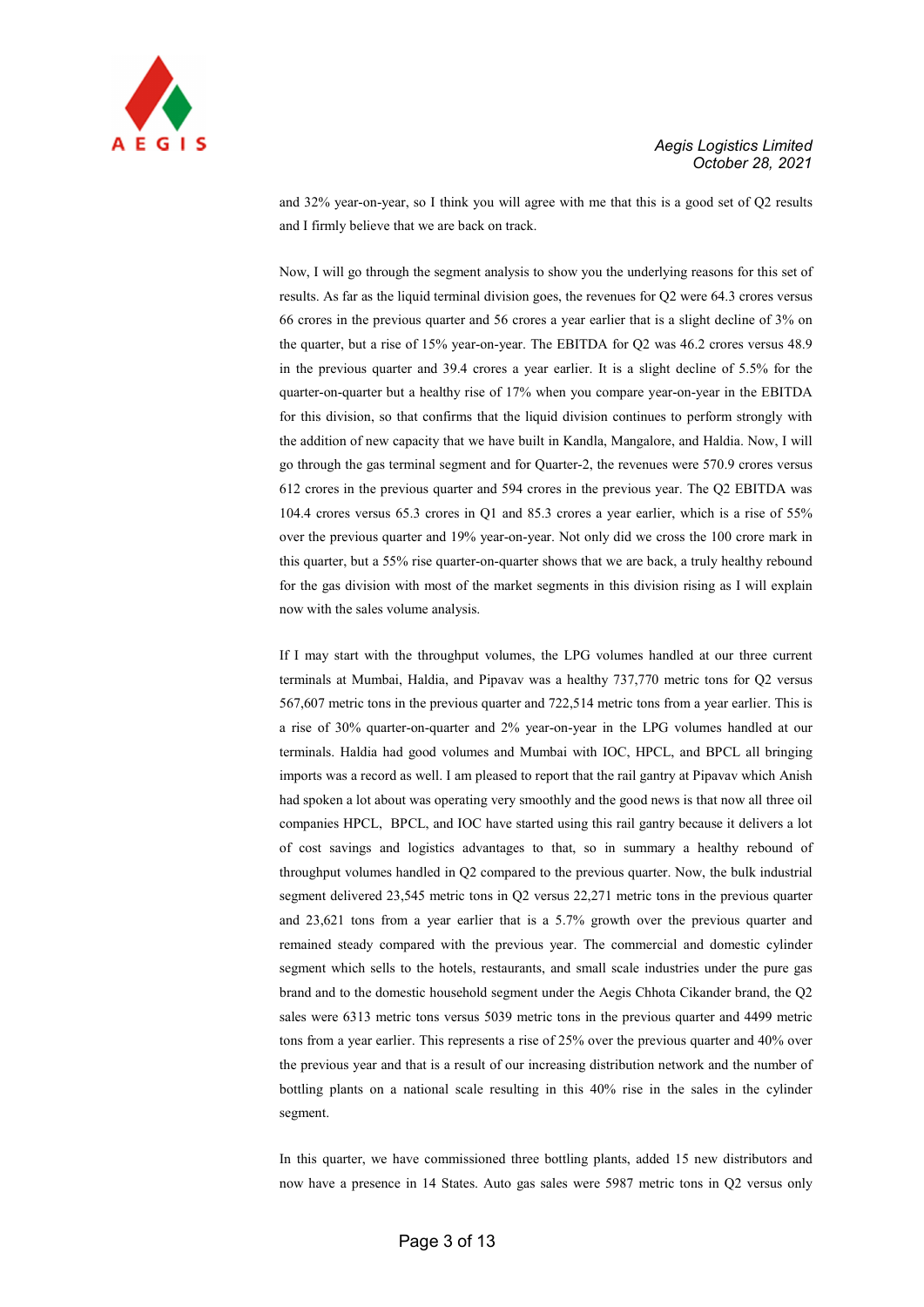

3567 metric tons in Q1 and 4756 metric tons from a year earlier, that is a rise of 68% over the previous quarter and 26% over the previous year. We were able to commission five new stations during the first half of the year and there are more fuel stations to be commissioned this year and there is also a good pipeline of around 60 new dealers to be brought on stream in the next 24 months or so, so that is a good healthy performance in the auto gas segment, and I can confirm as I think Anish reported in the last earnings call that our EBITDA margins have gone up to an average of  $\bar{\tau}$  10,000 per metric ton in the auto gas segment, so every ton that we sell delivers a very good rise in profits and we are quite optimistic for this business. Sales volume of the sourcing business was only 59,581 metric tons versus 100,000 metric tons in the previous quarter. This segment has been a little subdued for various reasons during the last year and though this business does of course have small margins, it does bring other logistics advantages, so we are looking for to a big rebound in the sourcing business next year and I will give you more details on that later on in the call, so the summary for our gas division is that there was an increase in the sales volume in most of the segments leading to a 55% rise in the EBITDA over the previous quarter and we are quite pleased with the performance of this segment.

Now, if I may turn to the business highlights for the quarter and the outlook for the rest of the year and also an update on capital expenditures and projects. As far as the business highlights for Quarter-2, we are pleased to inform you that Fitch, a global rating agency, has revised our credit rating post the joint venture announcement with Vopak from AA stable to AA positive. I am also very happy to announce with respect to our sourcing business that we have in fact secured international sourcing tenders for LPG from the national oil companies for the calendar year 2022, 18 VLGCs aggregating to 800,000 metric tons of LPG. This was amongst very stiff international competition and that we have secured those tenders and we will be delivering those cargos during the calendar year 2022, and we expect to bid alongside with our partners, ITOCHU for more tenders as they are announced. We are pleased to report that Aegis also has secured through auction two new land parcels, 2.5 acres addition in Haldia which we will now refer to as the H5 plot and most importantly and I would like to emphasize this, we have secured 21 acres in Mangalore port. This was the project that Anish was very keen on and we just clinched it a few days before his passing, and he was very keen to report on this during our Board meeting and specifically on this call.

Aegis has also signed a 10 years with a 15-year extension contract for the use of 21,000 kiloliters of petroleum storage at Kochi with the Shell company. As most of you know this is a company with very high and demanding standards of health and safety and governance and so on and we are really pleased to announce that this is probably the first time we have ever signed a 10-year contract plus a 15-year extension with the company of this quality. During the quarter, our bottling plants at Udupi, Bangalore, and Hyderabad were all commissioned and we expect to commission further two bottling plants at Wada and Jamnagar during this current quarter. A couple of important announcements regarding Pipavav port as well. During this quarter, Pipavav port has started work on making their LPG jetty compliant for handling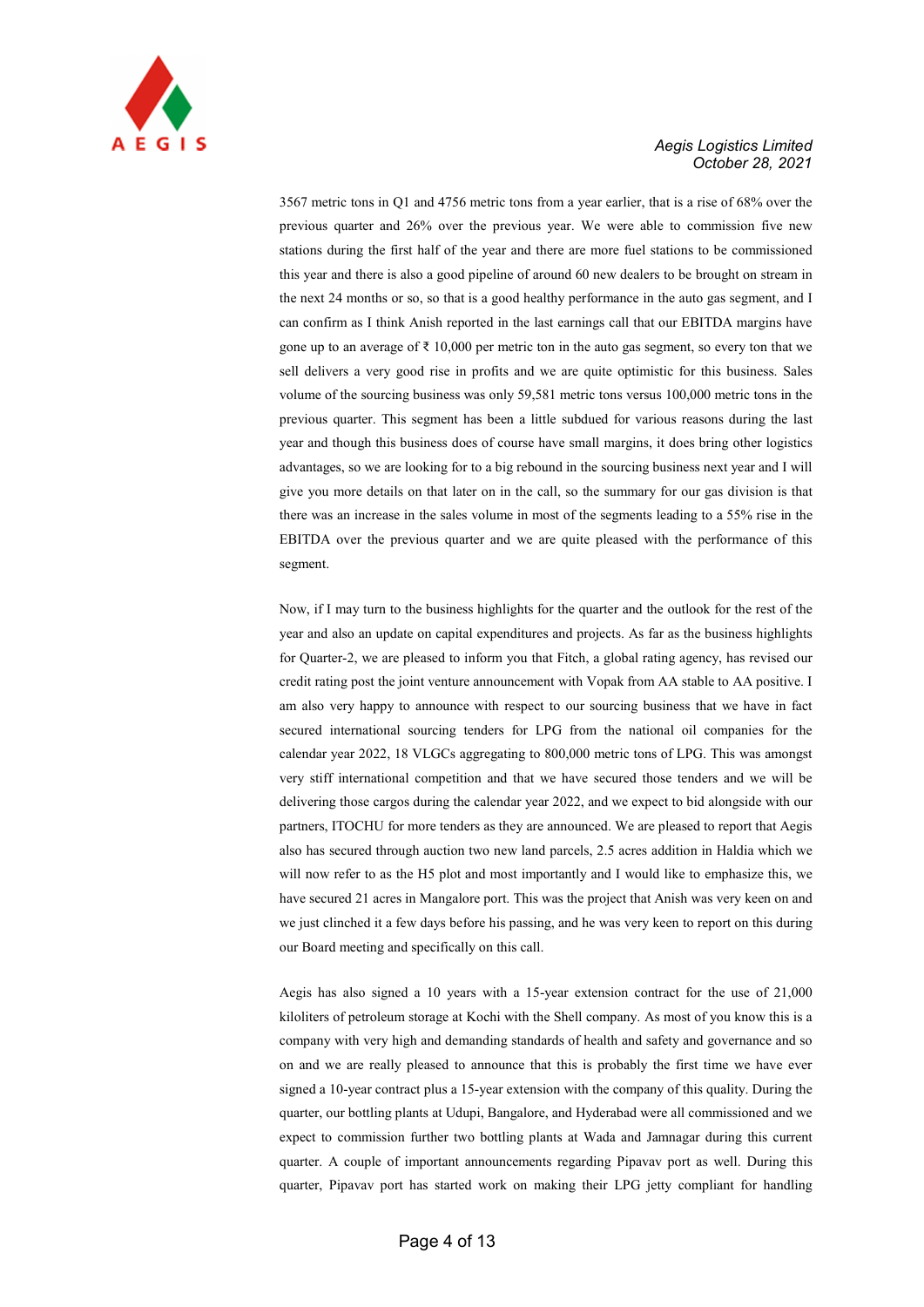

VLGCs with completion expected by April 2022. This was always specially of recent times a constraint at Pipavav and we are really happy that the port has actually commenced work and it is going fast and we expect that to complete by April 2022, which will certainly facilitate more gas throughput at Pipavav. As far as Kandla is concerned, they have also started work on their oil jetty number 7 which will also be VLGC compliant and that work continues is expected to be completed by June of 2022, two important developments in the sort of overall LPG infrastructure for India and specifically very beneficial to Aegis because we are well positioned in both those ports.

I would like to mention the progress made by the IHB company. Now for those of you who are not familiar, IHB company is a SPV, special purpose vehicle set up by Indian Oil, Hindustan Petroleum and Bharat Petroleum hence IHB, 50% owned by Indian Oil and 25% each by the other two companies. Special purpose vehicle for constructing and operating the KGPL pipeline also known as the Central India LPG pipeline. Again, I will mention this because Anish had communicated to many of you that this was a very important development for the LPG business in India and for the LPG infrastructure in India and I would like to mention that the progress made by the IHB company is quite impressive and they expect to commission phase one by December of 2022. Now, this is the world's largest, longest LPG pipeline, I believe it is 2800 kilometers long and with an annual capacity to handle 8.25 million tons and out of which Pipavav has been allocated a capacity of 1.5 million tons and of course it starts at Kandla as well, so these are good developments that I would like to point out during the quarter and which will have benefits as we go along.

The outlook for Quarter-3, the liquid terminal division, is expected to perform similarly in Quarter-3 as in Quarter-2 with consistent revenues and profits, so no change there. In the gas division, we also expect to perform at similarly high or even perhaps a little better level of sales volumes in Quarter-3 as of Quarter-2, in short, we expect good performance for the rest of this year. I would like to give a quick update on the progress of projects in infrastructure. The Kandla project is progressing well and expected to be operational in this financial year. The additional jetty pipeline, LPG pipeline, is being installed at Haldia and will increase the unloading rate, and therefore, improve the logistics at Haldia for LPG. There is a pipeline connecting the Haldia terminal to the HPCL Panagarh bottling plant, which is also expected to commission work soon, this is in of course an HPCL project that, but we will also be participating in some infrastructure within our terminal to connect the terminal to this pipeline and further improve the cost and logistics for HPCL. There is an additional LPG jetty pipeline that is being installed at Mumbai and this is expected to be commissioned by the end of Q3, which will also substantially increase our unloading rate at the jetty in Mumbai and therefore improve the logistics capability at Mumbai. All other liquid tank projects are over and of course are producing revenue.

A quick update on the joint venture with Vopak is doing well. The implementation is doing well. The joint venture is expected to achieve financial closure on or before March 2022 and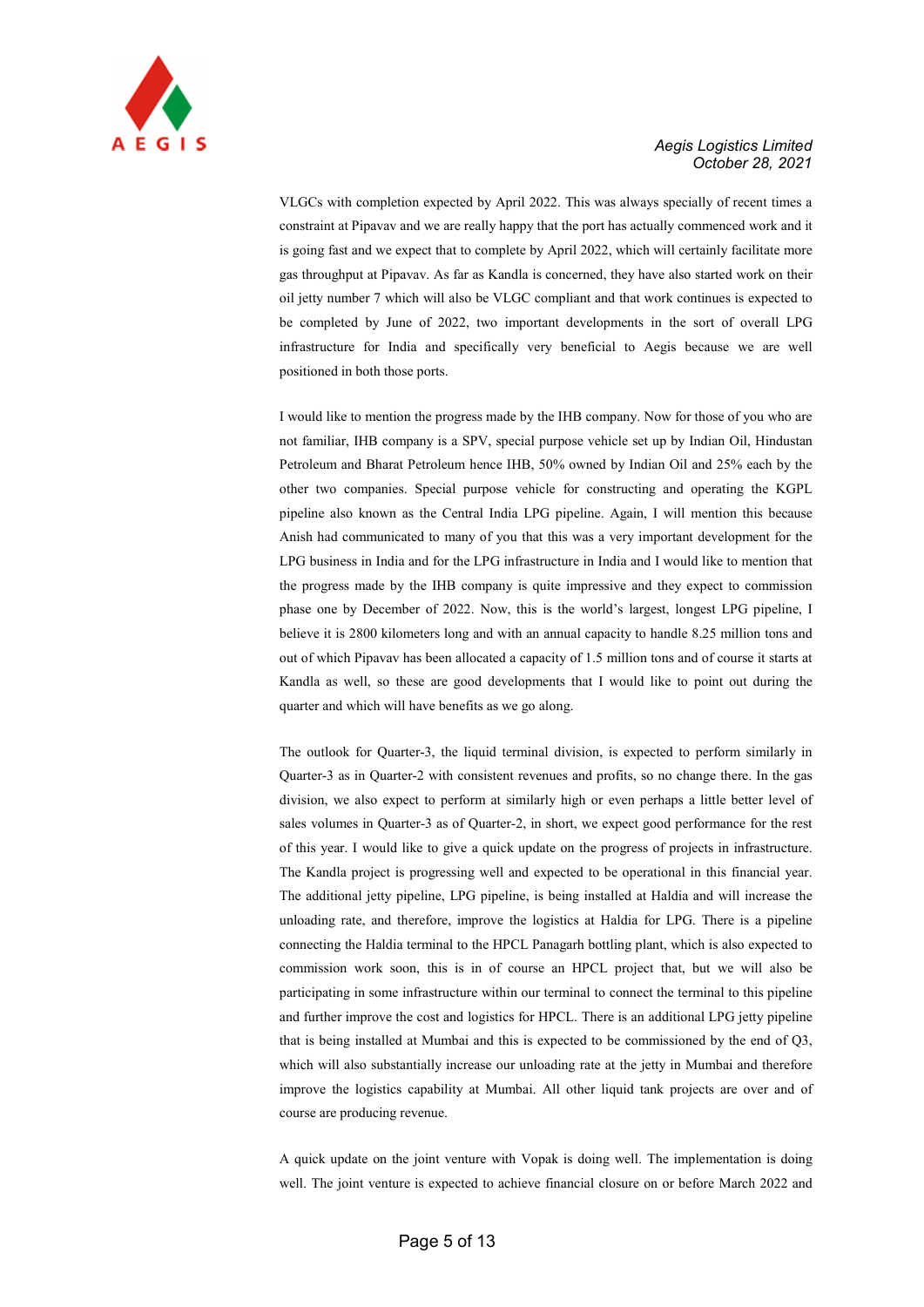

now with the Kandla LPG project also nearing completion and given the gestation period of these projects, we think it is really important to kick off the growth plans that had been outlined when we presented the planned alliance with Vopak. In this context and plus with the developments on outline on the land acquisitions that we had done as well as the new infrastructure that is progressing well at ports and so on. The company proposes as per the business plan agreed with Vopak to proceed with the following expansion projects. We proposed to add 175,000 kiloliters of liquid storage capacity and 100,000 metric tons of gas storage capacity at Mangalore, Kochi, Pipavav, and Haldia. Now, I think you will appreciate that these are important and significant plans that of course we have pre-agreed also with Vopak and were presented in the July call when we announced the joint venture with Vopak, but it is now time to kick off this project and we will these projects of course will eventually be in the Aegis Vopak Terminals Limited. The capital expenditure envisaged for those projects that I mentioned is roughly 1250 crores, and at the moment, we are engaged in the environmental licensing process, capacity license applications, and the engineering drawings are underway for these projects. I think we expect good developments over the next few months and in the near term, so I think this concludes my earnings presentation and we can now open the floor for questions.

- Moderator: Thank you very much. We will now begin the question and answer session. The first question is from the line of Rajesh Kothari from AlfAccurate. Please go ahead.
- Rajesh Kothari: Good Evening Sir, first of all our heartfelt condolences and I think we will be missing Sri. Anish as much as you are missing. Coming to the few questions, it would be great if you can little bit give some color on how is the utilization in Haldia and in Pipavav because I think post BPCL coming out of the Pipavav, we know how the utilization is ramping up well on these two things and Kandla, by when do you think it will be operational, the new expanded capacity I am talking about?
- Raj Chandaria: As far as the specific utilizations of every terminal and so on, as you know we do not give specific throughput numbers for every terminal this is sensitive information and we do not give that, but I would say that Haldia specifically to your question with BPCL commissioning their own terminal last year, the throughput rates have rebounded as HPCL ramps up their own volumes, I am happy to note that certainly while there was a decline last year, things are climbing back to our original volume levels. It will take still a few more months, but we are confident that with the plans that HPCL is executing, those rates will come back. Again, Pipavav very positive development in terms of this rail gantry which was a long time coming, but finally we are seeing quite a ramp up in volumes at Pipavav and as I said in my earnings, it is delivering real solid cost advantages to the national oil companies and as a result all three of them are now bringing cargos and once we get the new VLGC jetty commissioned at Pipavav, once the port completes the VLGC compliant jetty, the logistics advantages will increase even more so Pipavav is ramping up very nicely and excited about that. Mumbai as you know operates at a very high level anyway and we expect to continue the improvement. As far as the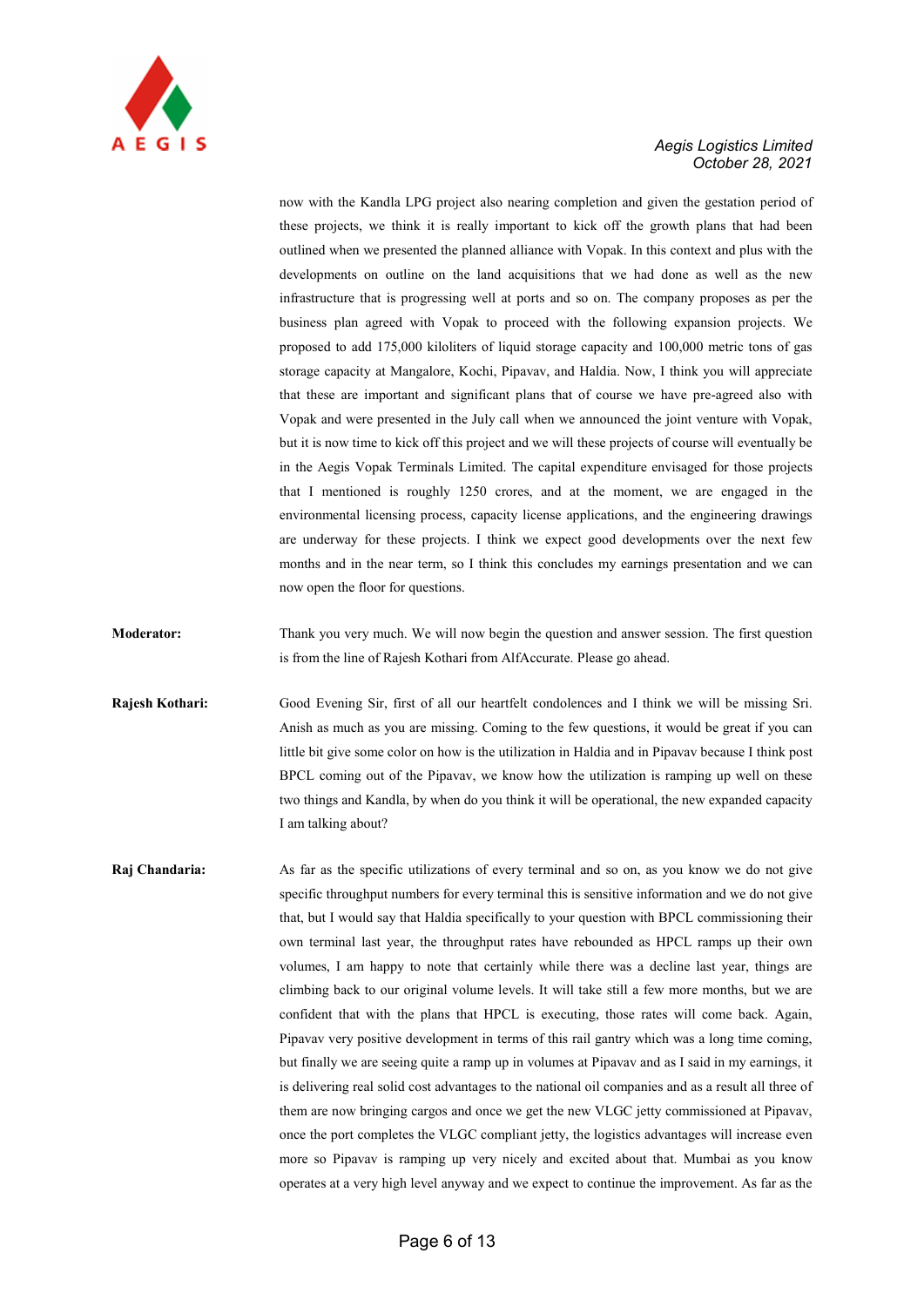

Kandla project is concerned, as I mentioned the construction and commissioning, construction is almost over, commissioning activities will start shortly. It is a complex project because we are not only connected to the jetty but also of course to other pipelines and throughput and so on, and we did have a bit of a setback in terms of the slowdown of construction during COVID period, so we remobilized and construction is going on. We expect to commission the terminal during this financial year, so that is all I can say for the time being, but otherwise it is going quite well.

- Rajesh Kothari: So, is it safe to assume that Haldia basically will come back to normal levels by the fourth quarter?
- Murad Moledina: I think not the fourth quarter of this year, but next year we can expect the growth to be healthy and we should see the levels coming back by the end of next year.
- Rajesh Kothari: You mean by basically I actually did not understand what Murad said, you initially said you should expect by the next, when you said by next year and the confusion, may I request you to kindly clarify?
- Murad Moledina: Yes, what I said was that the improvement is every quarter, and we can expect to come back to the levels which when BPCL was there by the end of FY '23 which is the next year.
- Rajesh Kothari: So, you are saying basically back to normalcy, it will take another basically one-and-a-half year because right now we are still inOctober, so you are saying by March '23 we will be back to normal?
- Murad Moledina: Very conservatively, yes.
- Rajesh Kothari: Realistically, let us take that because Aegis is known for giving very realistic guidance historically. I request you to kindly be realistic because if you are too conservative, it does not serve any purpose.

Murad Moledina: Yes, it is realistic.

Moderator: Thank you. The next question is from the line of Kashyap Javeri from Emkay Investment Managers. Please go ahead.

Kashyap Javeri: Thank you so much Sir for this opportunity and my heartfelt condolences and we are really missing his voice on the call right now, I would sort of say to that extent. Just two questions from my side, one, in the business update call, you had given the distinct EBITDA between the business divested to JV and whatever we have retained in the company at the holding levels, would you be able to share the same numbers for FY '21 which have been audited by now, that is the first question? Second question is on our LPG business, profitability has bounced back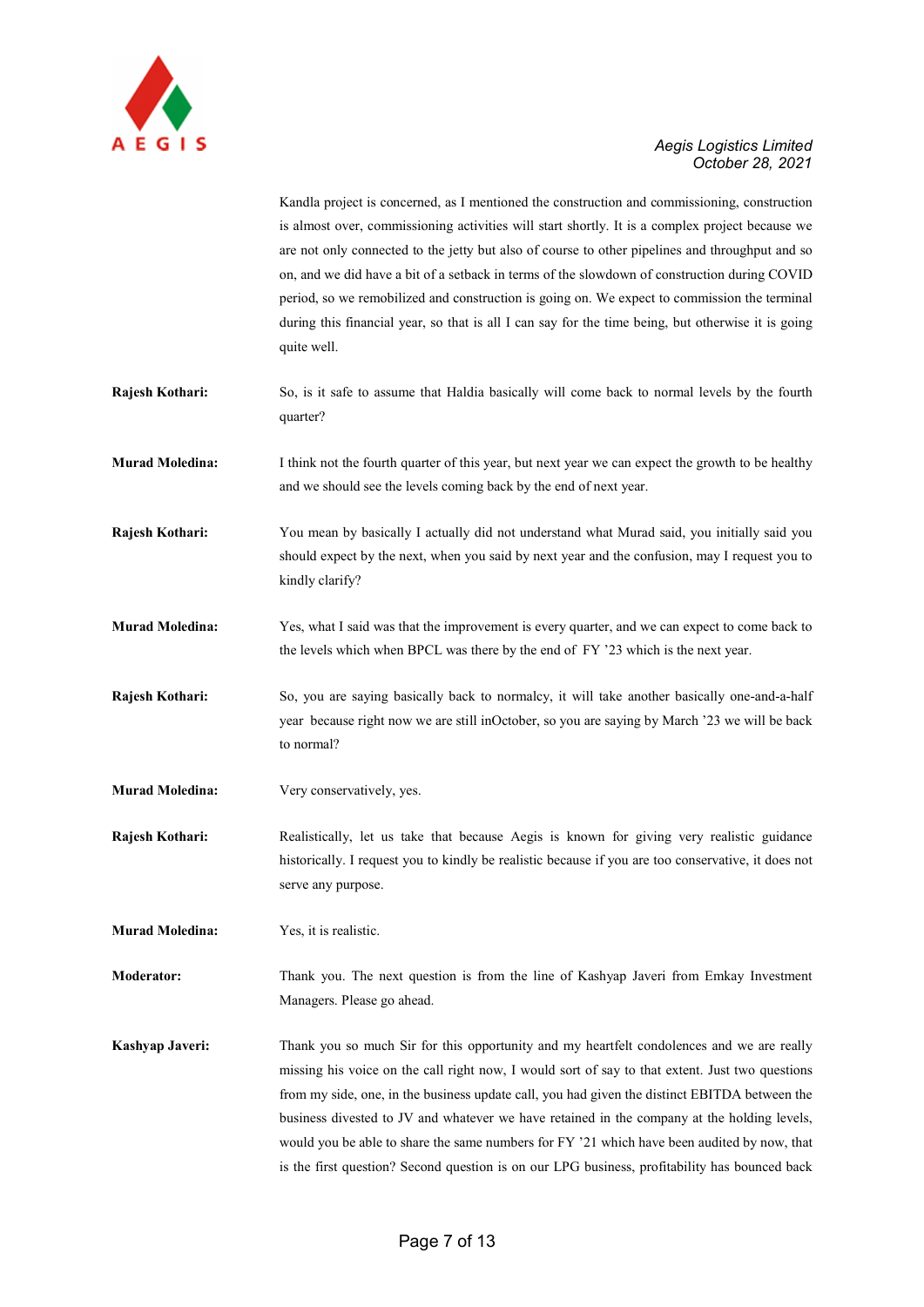

really amazingly well and many congratulations for that, however, if I look at still volumes, in Quarter-2 India as a country imported about 4.69 million tons of LPG and we handle about 738,000, so that is about 15.5% market share over there, I have been asking this question for quite a few con calls by now, but every quarter we see that market share number declining quarter by quarter. I understand that Haldia would now be there in the numbers in Quarter-1 as well but versus Quarter-1 also our market share has declined by 60 basis points, so how do we arrest that number?

Raj Chandaria: I think if I can answer the second question in terms of the general business on LPG throughputs and market share of LPG, we have I think as Anish as mentioned sort of set ourselves a vision and a target for changing about a 25% market share for LPG handled throughout India and this is with a combination of the current ports where we lave LPG terminals, which is Mumbai, Haldia, and Pipavav, and of course new one coming up shortly, so the 25% goal is sort of overall goal and vision. We cannot do it just with the three terminals, obviously we will have to have more capacity. Specifically, although somebody said normal levels as far as Haldia is concerned, the BPCL terminal was always there and clearly they are an important player. They did finally after six years manage to commission their terminal and that definitely has impacted our market share in the Eastern part of India. We did also suffer some slow down in volumes through Pipavav because of the shortage of mid-sized gas carriers, and therefore, cargos were diverted to other ports, but I believe that with the commissioning of the rail gantry and the delivery of logistics advantage and most importantly now with the construction of the new VLGC compliant jetty at Pipavav port for which construction is in full swing, Pipavav will become an important port for India. As I mentioned, it is also connected to the KGPL pipeline and also it has many other advantages, so that is definitely going to rebound and Mumbai already we are very strong player in terms of market share and so on, so in answer to your question, there are two as to what happens to our market share, there are two key things which will arrest if I can call it that, arrest the decline and in fact increase our market share, three key things.

> Number one, we expect Pipavav to perform strongly as we go forward because of the two reasons that I mentioned and number two as Murad mentioned, the Haldia volumes are we have taken the BPCL hit, the exit of BPCL from our terminal and now HPCL volumes are building up again, so we expect to get those volumes back, and HPCL has a very strong position in the eastern part of India. Third of course which should push up our market share is the commissioning of the Kandla LPG terminal by the end of this year, so I am confident that we will move towards our goal of 25% market share of the volume of imports into India. As far as the first question is concerned regarding the specifics on LPG on EBITDA and so on, perhaps you could repeat it and I am not sure we would have those comparative numbers available on this call, but we may have to.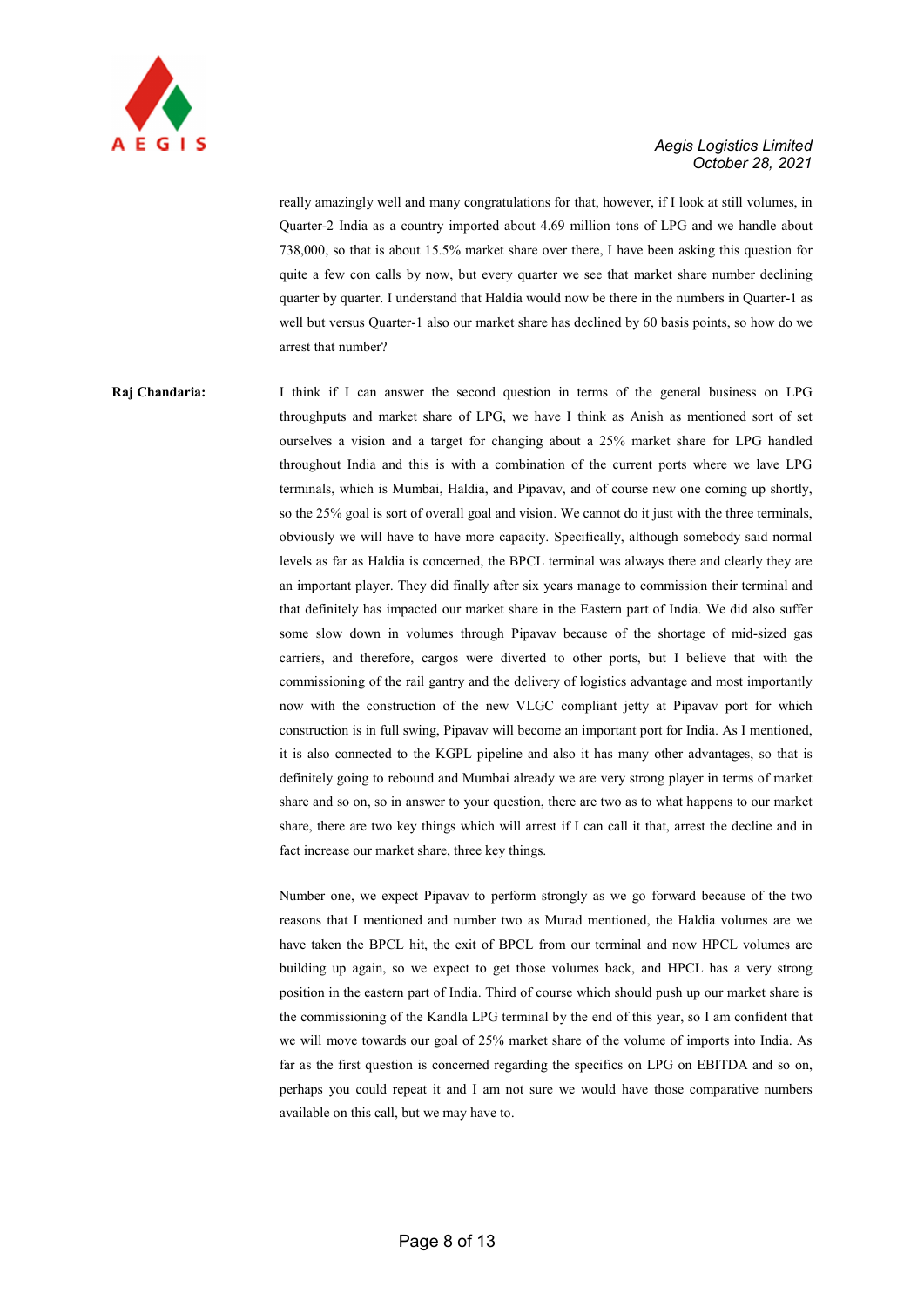

- Murad Moledina: I would like to highlight that it was July after the audited accounts numbers were already announced in May that we have given the EBITDA numbers, so I think if you refer to our transcript as well as the …
- Kashyap Javeri: Numbers were forward numbers right, what Mr. Anish Sir had highlighted at that point of time, you said about 23 times EBITDA valuation also those numbers pertain to FY '21-22 numbers, I want for FY '21 the same numbers?
- Murad Moledina: We do not have it here off hand, so we will have to get that.
- Kashyap Javeri: Just one question, Mr. Chandaria, on the market share itself, would you have some idea as to of the incremental gas which would have been imported in the country, which port got the maximum market share because we know like you said Pipavav plant handled VLGC at this point of time, but if VLGCs were sort of the larger market share in the whole import game, then which particular port would have gotten the bigger market share of gas imports?
- Murad Moledina: I think it is Haldia, Haldia gets the maximum gas LPG unloaded.
- Moderator: Thank you. The next question is from the line of Priyankar Biswas from Nomura. Please go ahead.
- Priyankar Biswas: Good Evening Sir, again condolences from my side for the untimely demise of Anish. My question is regarding Pipavav, so if I heard it correctly like the first phase of Kandla-Gorakhpur you said it is going to be commissioned at around the end of calendar year 22?
- Raj Chandaria: Yes, this is the information we have from the IHB company.
- Priyankar Biswas: So does the Pipavav port get connected in the first phase itself or is the connection a bit later and ultimately, how much incremental volumes are you expecting at Pipavav firstly from this rail gantry plus the VLGC, both of them happening, so that is the near term and also post this Kandla-Gorakhpur being corrected, so how much eventual steady state volumes you are looking forward to in that asset?
- Murad Moledina: I can update that Pipavav is expected to get connected in the phase one with a capacity allocation of 1.2 million tons, now that is not going to happen from day 1. It all depends on the demand and the requirement of the bottling plants to which Pipavav in KGPL would be connected to and of course the construction, how far in phase one they go, but the capacity allotted in Phase one is 1.25 and by phase two, it will grow up to 1.5 million tons, so that is the capacity allotted to Pipavav port. Now, we think that this will be in addition to what rail gantry is going to take because rail gantry takes it to the bottling plants which have rail siding and probably not connected to the pipeline grid, which is being setup and it is also on the North and Central India pipeline goes all the way to the Gorakhpur in UP, so we think that rail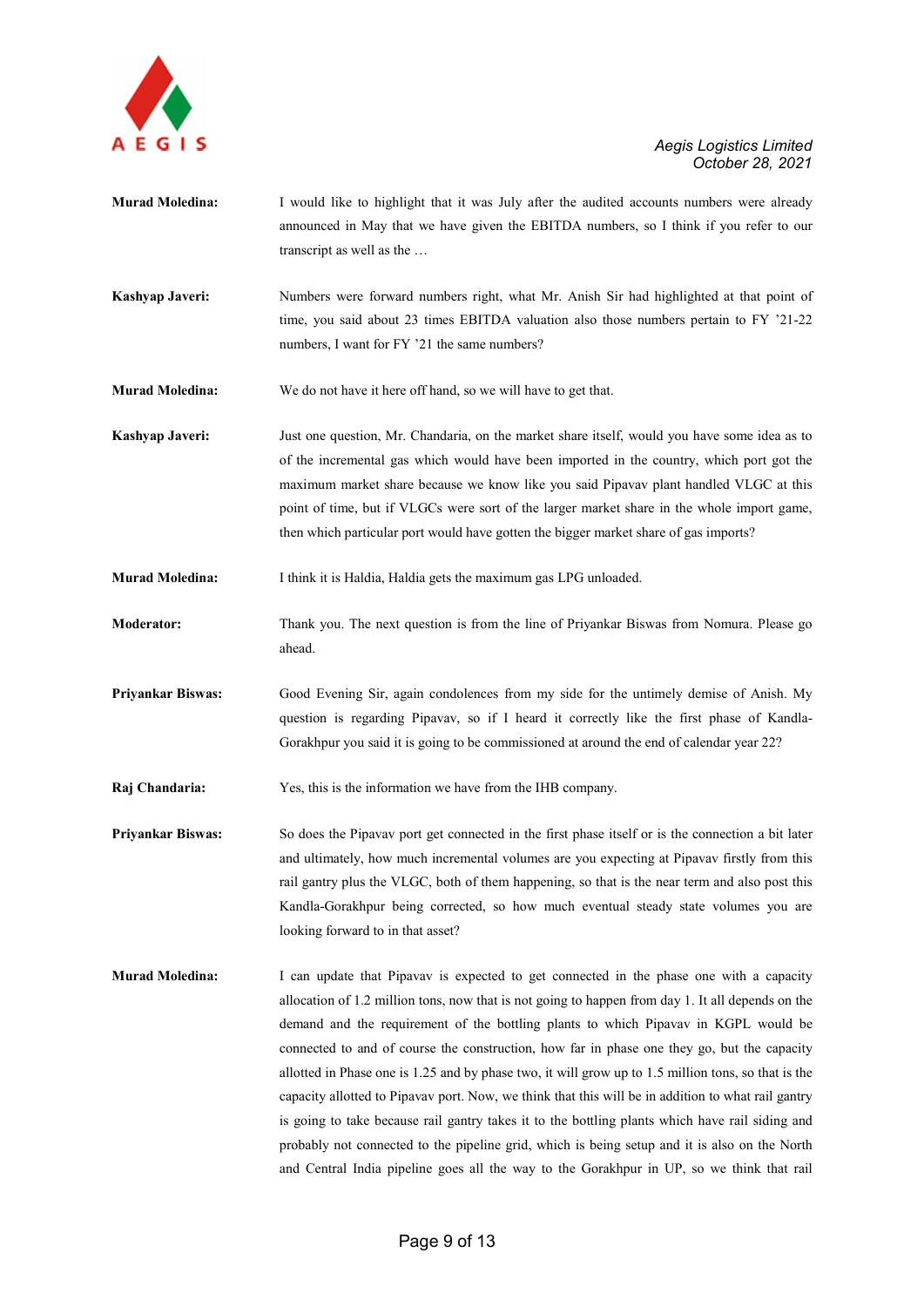

throughput plus KGPL throughput plus road, road works in a radius of 200 to 300 kilometers, it is much more economical and with Pipavav port able to dock or berth VLGC, there will be no constraint of incoming product, so evacuation modes are being set up which will be very useful for years to come and the incoming and discharge to the best possible grade is being upgraded, so that it will be able to berth the largest gas vessel ever, so in coming times we can hope to up the throughput capacity of Pipavav to 2 million may be and that is why in the expansion, which has just been announced, Pipavav is there, so we will have to increase this year's over there from the 12 and 18,300 tons which we currently have. We will come up with specifics very soon.

Moderator: Thank you. The next question is from the line of Nagraj Chandrasekar from Laburnum Capital. Please go ahead.

Nagraj Chandrasekar: At the outset my condolences for Anish's untimely passing away. My question on the CAPEX to be done within the JV, roughly 20% increased to your liquid storage capacity and roughly doubling of your gas storage capacity, on the liquid side, we know that Vopak has certain unique technologies difficult to handle liquids and liquids that your customers also demanded that you handling more of, will any of the capacity being set up be for liquids with unique technology that Vopak brings to the table and also because of the technology that Vopak has on the gas side, is there any advantage to you on cost on the gas terminal capacity or setting up in terms of either storage cost or evacuation cost?

Raj Chandaria: I think that is a very good question and a very pointed and relevant question. The answer is yes to all of them. That is clearly because of the importance of this joint venture and the fact that the terminal in business is going to be combined essentially with Vopak. Active discussions are happening every day in fact as far as the specifics of the liquid tankage and the gas tankage that is being planned for the next expansion because it was all part of the joint business plan that was agreed with Vopak, so for example I can say that the 100,000 metric tons of gas storage capacity may not all be LPG, there may be other gases that are and I do not want to reveal too much until we are able to make specific announcements, so that is one and maybe gases that Aegis is not currently handling. The same thing rises with respect to liquids. As India becomes a more sophisticated economy and there are more sophisticated complex liquids being handled with regard to safety and contaminations and so on, Vopak certainly brings that to the table although Aegis is also pride itself on being able to handle pretty difficult materials, but Vopak certainly brings that, so I think the answer to your question is yes. The benefits of Vopak to the whole business is not just financial, it is strategic and the ability to give customers exactly what they need.

Moderator: Thank you. The next question is from the line of Dipesh from Equirus Securities. Please go ahead.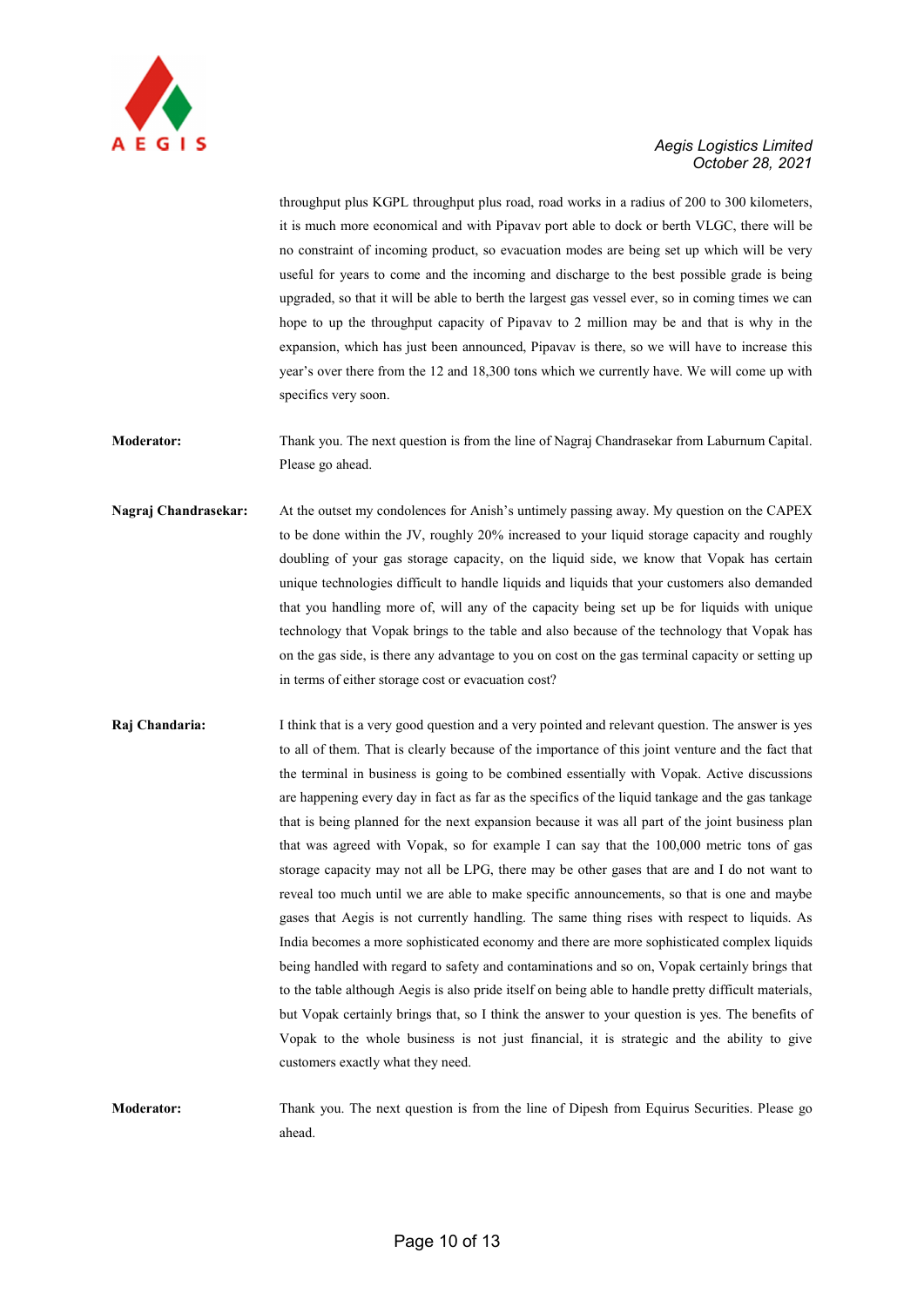

Dipesh: Thanks for taking my question and I am really sorry for your loss, the first question to Murad Sir you mentioned in the PPT that the financial closure of Vopak deal will happen in March '22, so if you can please remind us again what is the cash coming in the Aegis standalone and what is the debt taken Aegis Vopak JV as of the March  $22<sup>nd</sup>$  that we are talking about? Murad Moledina: As we have said the cash over a period of three years what Aegis is going to get is 2766 crores and the debt as we have mentioned 153 million which is around 1350 crores out of which 975 crores will be outside borrowings. Dipesh: This CAPEX plan of 1250 crore of the joint venture debt will be taken over and above this debt that you have just mentioned in the JV? Murad Moledina: 1250 crore is gross project, over and above the JV initial operating units which are going to go into the JV and this 1250 crore will be spent over a period of 18 to 24 months as the project gets underway and gets constructed and again to remind you the capital structure of JVCo is that we will always maintain 0.6 debt bearing and we will not exceed 3.5 times the EBITDA, so these are the two covenants under which the JVCo will operate from day zero till lifetime, so we will accordingly as and when cash is need and the JVCo permits under the covenant, we would be borrowing for the growth projects which is 1250 crores. Dipesh: Lastly Sir the government has mostly discontinued the subsidy from the LPG cylinders that it used to give, so according to few media articles the resale rate of LPG cylinder also dropped, so just wanted to get your sense on demand side on the near term, do you think that the demand in this year may decline, LPG total consumption in India? Murad Moledina: We do not think so, in fact there is an increase and we believe the demand, I think our presentation covers it and we stand by that, those are our estimates of the demand curve. Raj Chandaria: I want to add one more point which is relevant also, as most of you know in times like covid quarter on quarter is very short period to say that there is an increasing pressure globally on environmental concerns and while LPG is still a fossil fuel, it certainly is a lot cleaner fuel than some of the fuels that are currently being used in India whether that fuel is coal or whether that fuel is furnace oil or any of the other lower grade fuels that are being used, which are highly polluting and given the context of energy, security, and diversity of energy supply and also the global climate change pressure, I think it is fair to say that LPG will continue to be and continue to grow as an essential part of India's energy mix and on the contrary I think you would see other fuels declining and LPG growing. Moderator: Thank you. The next question is from the line of Himanshu Yadav from Edelweiss Wealth Research. Please go ahead.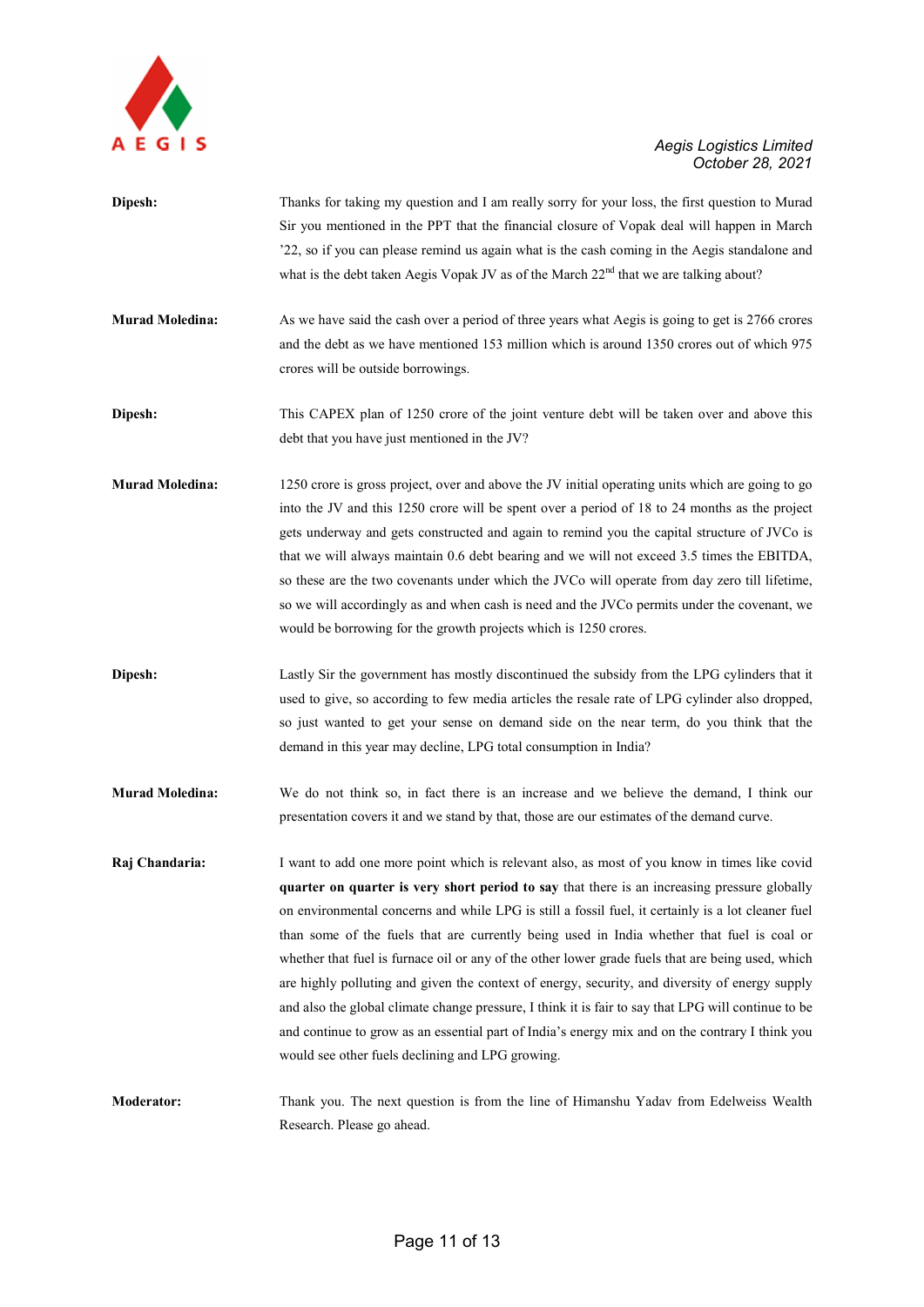

Himanshu Yadav: Thank you Sir for giving me the opportunity, I have just two questions, one is will it be fair to assume that now since it is started one million ton per quarter kind of LPG volumes, run rate, so is it fair to assume that it will only grow from here and second in the absence of who will be responsible for taking this CAPEX plans forward in terms of your negotiations with the port authority, than the Government and all the stakeholders involved, so what is your plan, will you be hiring some other experts or will the existing team will be doing it, how will you go about it?

Raj Chandaria: It is a very good question and thank you for asking, certainly as far as the volumes are concerned, I will just ask our expectation, I will ask Murad to answer that, but I can perhaps take the second part of the question on Management and it is a very important question that you have raised. Anish's loss of course was a huge blow and we continue to feel it every day, but even a couple of days after he passed away and we had to regroup as a company and put our heads together as to how we deal with this, in fact Anish and I had discussed this over several years that as the company grows and becomes bigger and more complex, the increasing importance of our Management who managed the show on a day-to-day basis in India and the strengthening of that and I am happy to say that one of the positive benefits of that has come out of the whole crisis that we passed through with respect to COVID was that the ground management in India lead by our Chief Operating Officer and President, Mr. Sudhir Malhotra and of course by Murad Moledina and his team and so on, they have really taken on the mantle of the day-to-day leadership, and quite frankly they are very competent and capable of handling forget 1250 crores, we think that they can handle even bigger challenges than that and especially with respect to the execution challenges of getting permits and licenses and so on. In fact, I cannot think of better people to do that. I think I want to convey it to the community that both Anish and I are really grateful for how well our team in India has performed. I know we have had some setbacks as far as volumes and all that is concerned, but there were many explanatory circumstances, but one thing I have highest confidence in, we have highest confidence is the ability of our team to execute and deliver on the promises that we have made as far as Vopak and all the other projects are concerned.

Moderator: Thank you. Ladies and Gentlemen, due to paucity of time, I now hand the conference over to Mr. Raj Chandaria for closing comments.

Raj Chandaria: Thank you very much. I am sure there are many others and we will be happy to continue our conversations with investors as and when they require to communicate the good news of that as far as I am concerned, we are back on track not only from the point of view of quarterly earnings and so on, but also from the point of view of growth and removing some of the obstacles which have hindered us over the last 12 months. I would like to convey that while it appeared that we were really hit during the last 12 months, we have used the time the COVID difficult times and COVID to make progress on some of the critical infrastructure bottlenecks. All those as I mentioned in my opening remarks that Anish was really pushing hard on that while we have some subdued demand during the COVID times, but let us keep pushing on the ground level